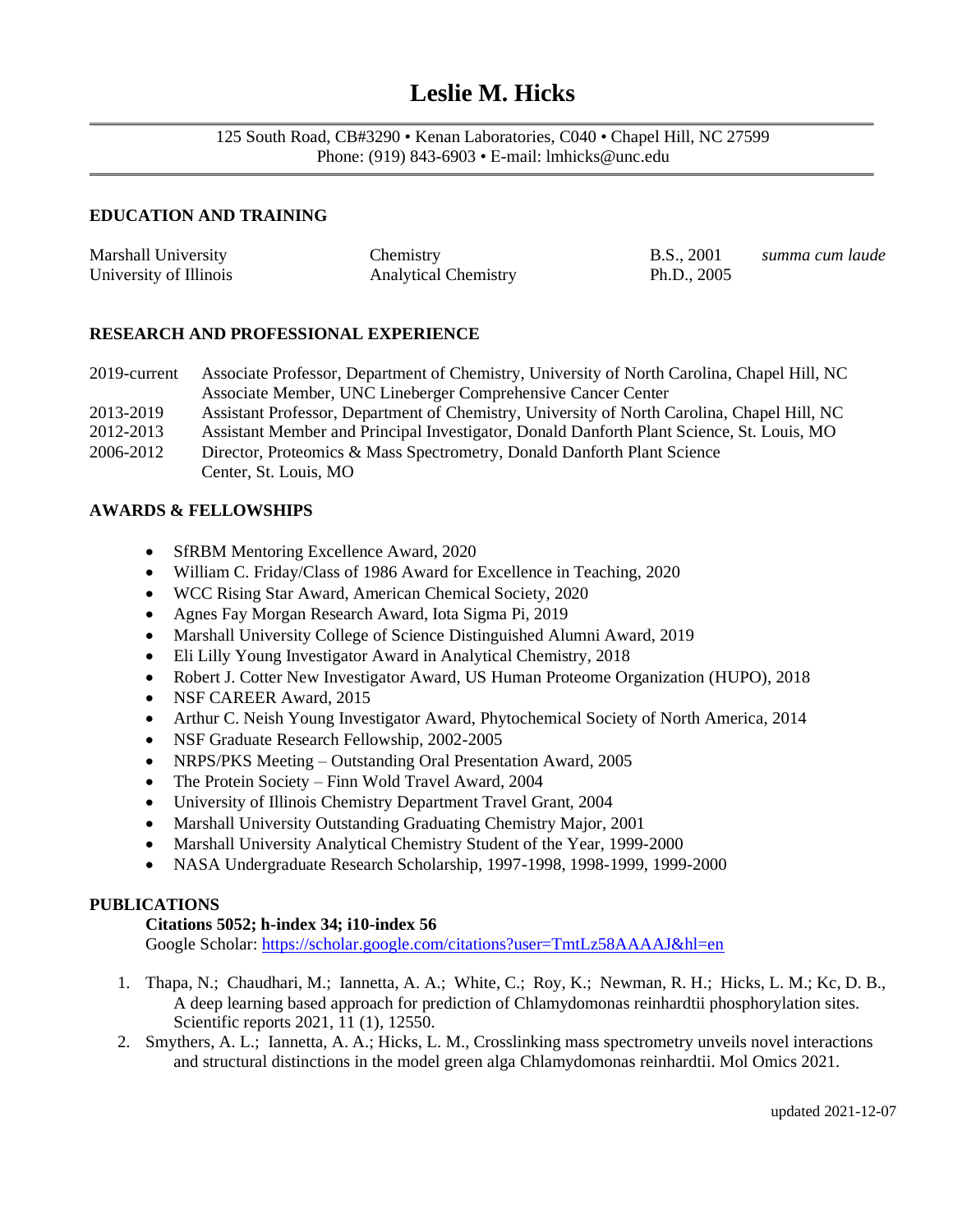- 3. Smythers, A. L.; Ford, M. M.; Hawkins, D. G.; Connor, M. C.; Lawrence, K. C.; Stanton, C. R.; Gayton, A. C.; Hicks, L. M., Modernizing the Analytical Chemistry Laboratory: The Design and Implementation of a Modular Protein-Centered Course. J Chem Educ 2021, 98 (5), 1645-1652.
- 4. Smythers, A. L.; Hicks, L. M., Mapping the plant proteome: tools for surveying coordinating pathways. Emerg Top Life Sci 2021, 5 (2), 203-220.
- 5. Sadecki, P. W.; Balboa, S. J.; Lopez, L. R.; Kedziora, K. M.; Arthur, J. C.; Hicks, L. M., Evolution of Polymyxin Resistance Regulates Colibactin Production in Escherichia coli. Acs Chem Biol 2021, 16 (7), 1243-1254.
- 6. Moyer, T. B.; Purvis, A. L.; Wommack, A. J.; Hicks, L. M., Proteomic response of Escherichia coli to a membrane lytic and iron chelating truncated Amaranthus tricolor defensin. BMC Microbiol 2021, 21 (1), 110.
- 7. Moyer, T. B.; Parsley, N. C.; Sadecki, P. W.; Schug, W. J.; Hicks, L. M., Leveraging orthogonal mass spectrometry based strategies for comprehensive sequencing and characterization of ribosomal antimicrobial peptide natural products. Nat Prod Rep 2021, 38 (3), 489-509.
- 8. Moyer, T. B.; Allen, J. L.; Shaw, L. N.; Hicks, L. M., Multiple Classes of Antimicrobial Peptides in Amaranthus tricolor Revealed by Prediction, Proteomics, and Mass Spectrometric Characterization. Journal of natural products 2021, 84 (2), 444-452.
- 9. Iannetta, A. A.; Rogers, H. T.; Al-Mohanna, T.; O'Brien, J. N.; Wommack, A. J.; Popescu, S. C.; Hicks, L. M., Profiling thimet oligopeptidase-mediated proteolysis in Arabidopsis thaliana. Plant J 2021, 106 (2), 336-350.
- 10. Iannetta, A. A.; Minton, N. E.; Uitenbroek, A. A.; Little, J. L.; Stanton, C. R.; Kristich, C. J.; Hicks, L. M., IreK-Mediated, Cell Wall-Protective Phosphorylation in Enterococcus faecalis. J Proteome Res 2021.
- 11. Culver, K. D.; Allen, J. L.; Shaw, L. N.; Hicks, L. M., Too Hot to Handle: Antibacterial Peptides Identified in Ghost Pepper. Journal of natural products 2021, 84 (8), 2200-2208.
- 12. Couso, I.; Smythers, A. L.; Ford, M. M.; Umen, J. G.; Crespo, J. L.; Hicks, L. M., Inositol polyphosphates and target of rapamycin kinase signalling govern photosystem II protein phosphorylation and photosynthetic function under light stress in Chlamydomonas. New Phytol 2021.
- 13. Al-Mohanna, T.; Nejat, N.; Iannetta, A. A.; Hicks, L. M.; Popescu, G. V.; Popescu, S. C., Arabidopsis thimet oligopeptidases are redox-sensitive enzymes active in the local and systemic plant immune response. J Biol Chem 2021, 296, 100695.
- 14. Smythers, A. L.; McConnell, E. W.; Lewis, H. C.; Mubarek, S. N.; Hicks, L. M., Photosynthetic Metabolism and Nitrogen Reshuffling Are Regulated by Reversible Cysteine Thiol Oxidation Following Nitrogen Deprivation in Chlamydomonas. Plants 2020, 9 (6).
- 15. Parsley, N. C.; Williams, O. L.; Hicks, L. M., Exploring the Diversity of Cysteine-Rich Natural Product Peptides via MS/MS Fingerprint Ions. Journal of the American Society for Mass Spectrometry 2020, 31 (9), 1833-1843.
- 16. Parsley, N. C.; Smythers, A. L.; Hicks, L. M., Implementation of Microfluidics for Antimicrobial Susceptibility Assays: Issues and Optimization Requirements. Frontiers in cellular and infection microbiology 2020, 10, 547177.
- 17. McConnell, E. W.; Smythers, A. L.; Hicks, L. M., Maleimide-Based Chemical Proteomics for Quantitative Analysis of Cysteine Reactivity. Journal of the American Society for Mass Spectrometry 2020.
- 18. Ford, M. M.; Lawrence, S. R., 2nd; Werth, E. G.; McConnell, E. W.; Hicks, L. M., Label-Free Quantitative Phosphoproteomics for Algae. Methods in molecular biology 2020, 2139, 197-211.
- 19. Couso, I.; Perez-Perez, M. E.; Ford, M. M.; Martinez-Force, E.; Hicks, L. M.; Umen, J. G.; Crespo, J. L., Phosphorus Availability Regulates TORC1 Signaling via LST8 in Chlamydomonas. Plant Cell 2020, 32 (1), 69-80.
- 20. Werth, E. G.; McConnell, E. W.; Couso Lianez, I.; Perrine, Z.; Crespo, J. L.; Umen, J. G.; Hicks, L. M., Investigating the effect of target of rapamycin kinase inhibition on the Chlamydomonas reinhardtii phosphoproteome: from known homologs to new targets. New Phytol 2019, 221 (1), 247-260.
- 21. Parsley, N. C.; Sadecki, P. W.; Hartmann, C. J.; Hicks, L. M., Viola "inconspicua" No More: An Analysis of Antibacterial Cyclotides. Journal of natural products 2019, 82 (9), 2537-2543.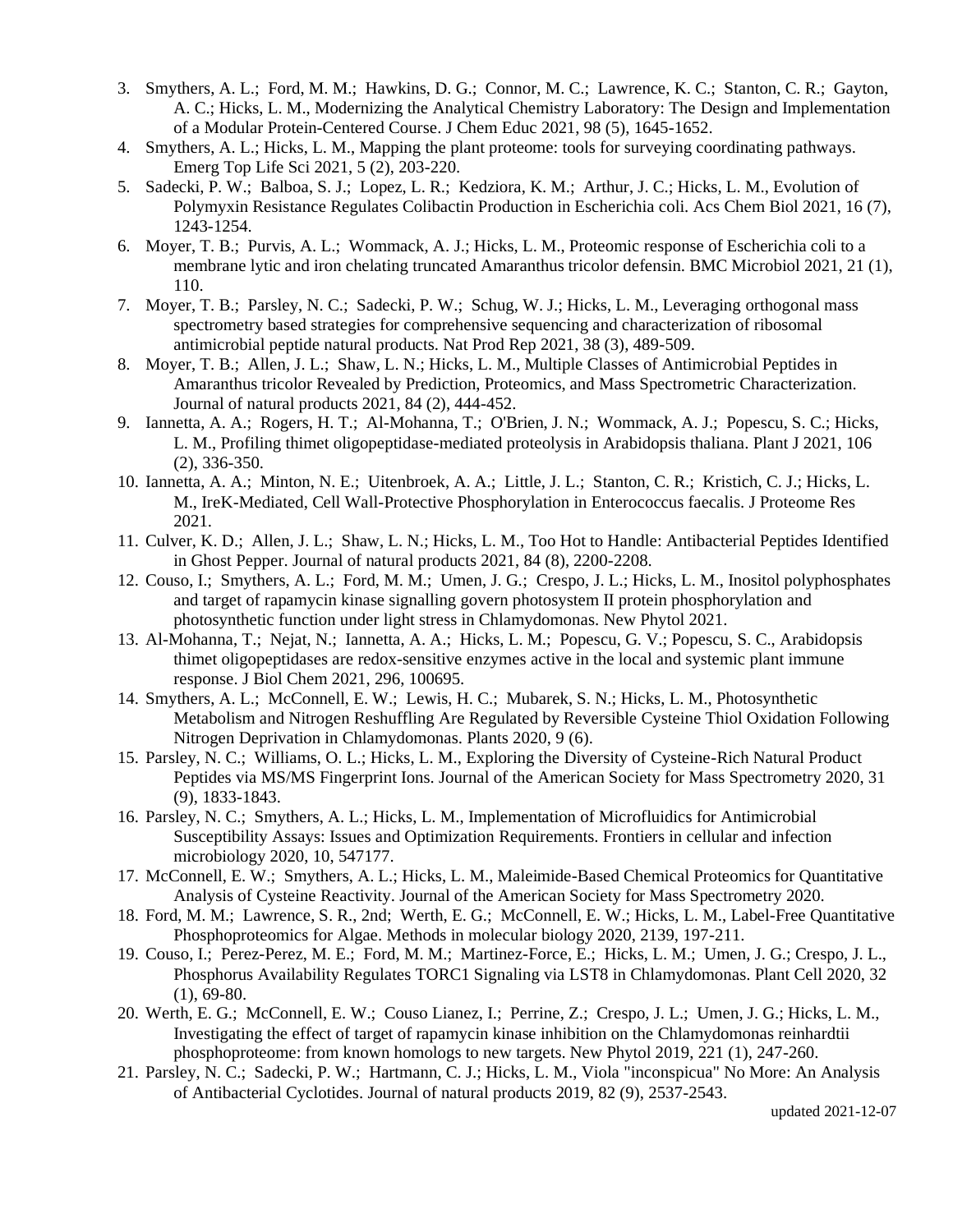- 22. Moyer, T. B.; Heil, L. R.; Kirkpatrick, C. L.; Goldfarb, D.; Lefever, W. A.; Parsley, N. C.; Wommack, A. J.; Hicks, L. M., PepSAVI-MS Reveals a Proline-rich Antimicrobial Peptide in Amaranthus tricolor. Journal of natural products 2019, 82 (10), 2744-2753.
- 23. McConnell, E. W.; Berg, P.; Westlake, T. J.; Wilson, K. M.; Popescu, G. V.; Hicks, L. M.; Popescu, S. C., Proteome-Wide Analysis of Cysteine Reactivity during Effector-Triggered Immunity. Plant Physiol 2019, 179 (4), 1248-1264.
- 24. Jia, H.; Song, G.; Werth, E. G.; Walley, J. W.; Hicks, L. M.; Jones, A. M., Receptor-Like Kinase Phosphorylation of Arabidopsis Heterotrimeric G-Protein Galpha -Subunit AtGPA1. Proteomics 2019, 19 (24), e1900265.
- 25. Foreman, D. J.; Parsley, N. C.; Lawler, J. T.; Aryal, U. K.; Hicks, L. M.; McLuckey, S. A., Gas-Phase Sequencing of Cyclotides: Introduction of Selective Ring Opening at Dehydroalanine via Ion/Ion Reaction. Analytical chemistry 2019, 91 (24), 15608-15616.
- 26. Ford, M. M.; Smythers, A. L.; McConnell, E. W.; Lowery, S. C.; Kolling, D. R. J.; Hicks, L. M., Inhibition of TOR in Chlamydomonas reinhardtii Leads to Rapid Cysteine Oxidation Reflecting Sustained Physiological Changes. Cells 2019, 8 (10).
- 27. Fleming, S. R.; Bartges, T. E.; Vinogradov, A. A.; Kirkpatrick, C. L.; Goto, Y.; Suga, H.; Hicks, L. M.; Bowers, A. A., Flexizyme-Enabled Benchtop Biosynthesis of Thiopeptides. J Am Chem Soc 2019, 141 (2), 758-762.
- 28. Biswal, A. K.; McConnell, E. W.; Werth, E. G.; Lo, S. F.; Yu, S. M.; Hicks, L. M.; Jones, A. M., The Nucleotide-Dependent Interactome of Rice Heterotrimeric G-Protein alpha -Subunit. Proteomics 2019, 19 (9), e1800385.
- 29. Berg, P.; McConnell, E. W.; Hicks, L. M.; Popescu, S. C.; Popescu, G. V., Evaluation of linear models and missing value imputation for the analysis of peptide-centric proteomics. BMC bioinformatics 2019, 20 (Suppl 2), 102.
- 30. Parsley, N. C.; Kirkpatrick, C. L.; Crittenden, C. M.; Rad, J. G.; Hoskin, D. W.; Brodbelt, J. S.; Hicks, L. M., PepSAVI-MS reveals anticancer and antifungal cycloviolacins in Viola odorata. Phytochemistry 2018, 152, 61-70.
- 31. McConnell, E. W.; Werth, E. G.; Hicks, L. M., The phosphorylated redox proteome of Chlamydomonas reinhardtii: Revealing novel means for regulation of protein structure and function. Redox biology 2018, 17, 35-46.
- 32. Li, B.; Tunc-Ozdemir, M.; Urano, D.; Jia, H.; Werth, E. G.; Mowrey, D. D.; Hicks, L. M.; Dokholyan, N. V.; Torres, M. P.; Jones, A. M., Tyrosine phosphorylation switching of a G protein. J Biol Chem 2018, 293 (13), 4752-4766.
- 33. Kirkpatrick, C. L.; Parsley, N. C.; Bartges, T. E.; Wing, C. E.; Kommineni, S.; Kristich, C. J.; Salzman, N. H.; Patrie, S. M.; Hicks, L. M., Exploring bioactive peptides from bacterial secretomes using PepSAVI-MS: identification and characterization of Bac-21 from Enterococcus faecalis pPD1. Microbial biotechnology 2018, 11 (5), 943-951.
- 34. Kirkpatrick, C. L.; Parsley, N. C.; Bartges, T. E.; Cooke, M. E.; Evans, W. S.; Heil, L. R.; Smith, T. J.; Hicks, L. M., Fungal Secretome Analysis via PepSAVI-MS: Identification of the Bioactive Peptide KP4 from Ustilago maydis. Journal of the American Society for Mass Spectrometry 2018, 29 (5), 859-865.
- 35. Al-Barakati, H. J.; McConnell, E. W.; Hicks, L. M.; Poole, L. B.; Newman, R. H.; Kc, D. B., SVM-SulfoSite: A support vector machine based predictor for sulfenylation sites. Scientific reports 2018, 8 (1), 11288.
- 36. Werth, E. G.; McConnell, E. W.; Gilbert, T. S.; Couso Lianez, I.; Perez, C. A.; Manley, C. K.; Graves, L. M.; Umen, J. G.; Hicks, L. M., Probing the global kinome and phosphoproteome in Chlamydomonas reinhardtii via sequential enrichment and quantitative proteomics. Plant J 2017, 89 (2), 416-426.
- 37. Soares, E. A.; Werth, E. G.; Madronero, L. J.; Ventura, J. A.; Rodrigues, S. P.; Hicks, L. M.; Fernandes, P. M., Label-free quantitative proteomic analysis of pre-flowering PMeV-infected Carica papaya L. Journal of proteomics 2017, 151, 275-283.
- 38. Kirkpatrick, C. L.; Broberg, C. A.; McCool, E. N.; Lee, W. J.; Chao, A.; McConnell, E. W.; Pritchard, D. A.; Hebert, M.; Fleeman, R.; Adams, J.; Jamil, A.; Madera, L.; Stromstedt, A. A.; Goransson, U.;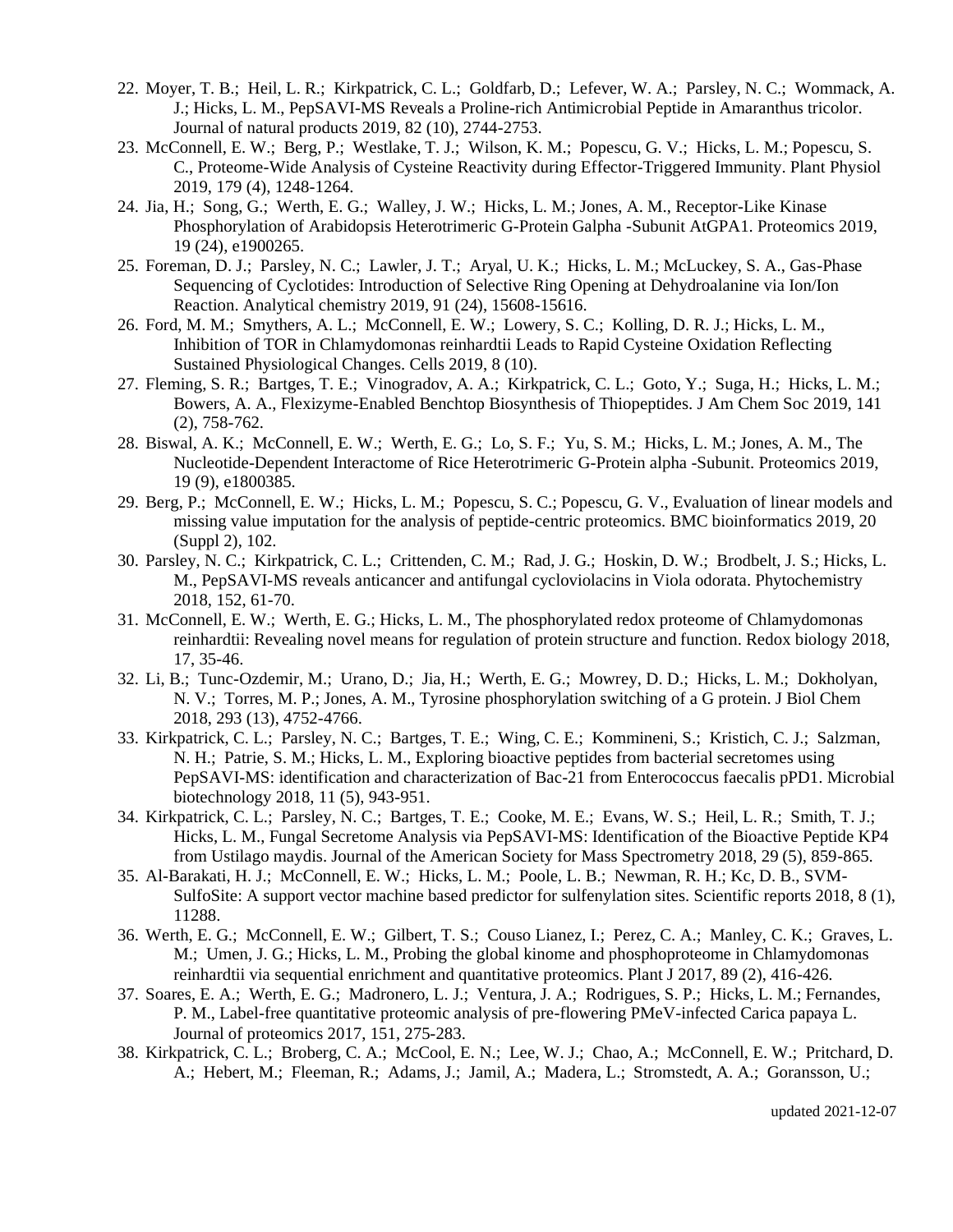Liu, Y.; Hoskin, D. W.; Shaw, L. N.; Hicks, L. M., The "PepSAVI-MS" Pipeline for Natural Product Bioactive Peptide Discovery. Analytical chemistry 2017, 89 (2), 1194-1201.

- 39. Satoh, R.; Teshima, R.; Kitta, K.; Lang, G. H.; Schegg, K.; Blumenthal, K.; Hicks, L.; Labory-Carcenac, B.; Rouquie, D.; Herman, R. A.; Herouet-Guicheney, C.; Ladics, G. S.; McClain, S.; Poulsen, L. K.; Privalle, L.; Ward, J. M.; Doerrer, N.; Rascle, J. B., Inter-laboratory optimization of protein extraction, separation, and fluorescent detection of endogenous rice allergens. Bioscience, biotechnology, and biochemistry 2016, 80, 2198–2207.
- 40. Jaiswala, D. K.; Werth, E. G.; McConnell, E. W.; Hicks, L. M.; Jones, A. M., Time-dependent, glucoseregulated Arabidopsis Regulator of G-protein Signaling 1 network Current Plant Biology 2016, 5, 25-35.
- 41. Huang, H.; Alvarez, S.; Bindbeutel, R.; Shen, Z.; Naldrett, M. J.; Evans, B. S.; Briggs, S. P.; Hicks, L. M.; Kay, S. A.; Nusinow, D. A., Identification of Evening Complex Associated Proteins in Arabidopsis by Affinity Purification and Mass Spectrometry. Mol Cell Proteomics 2016, 15 (1), 201-17.
- 42. Slade, W. O.; Werth, E. G.; McConnell, E. W.; Alvarez, S.; Hicks, L. M., Quantifying reversible oxidation of protein thiols in photosynthetic organisms. Journal of the American Society for Mass Spectrometry 2015, 26 (4), 631-40.
- 43. Rodrigues, S. P.; Alvarez, S.; Werth, E. G.; Slade, W. O.; Gau, B.; Cahoon, E. B.; Hicks, L. M., Multiplexing strategy for simultaneous detection of redox-, phospho- and total proteome – understanding TOR regulating pathways in Chlamydomonas reinhardtii. Analytical Methods 2015, 7, 7336-7344.
- 44. Park, J. J.; Wang, H.; Gargouri, M.; Deshpande, R. R.; Skepper, J. N.; Holguin, F. O.; Juergens, M. T.; Shachar-Hill, Y.; Hicks, L. M.; Gang, D. R., The response of Chlamydomonas reinhardtii to nitrogen deprivation: a systems biology analysis. Plant J 2015, 81 (4), 611-24.
- 45. Juergens, M. T.; Deshpande, R. R.; Lucker, B. F.; Park, J. J.; Wang, H.; Gargouri, M.; Holguin, F. O.; Disbrow, B.; Schaub, T.; Skepper, J. N.; Kramer, D. M.; Gang, D. R.; Hicks, L. M.; Shachar-Hill, Y., The regulation of photosynthetic structure and function during nitrogen deprivation in Chlamydomonas reinhardtii. Plant Physiol 2015, 167 (2), 558-73.
- 46. Gargouri, M.; Park, J. J.; Holguin, F. O.; Kim, M. J.; Wang, H.; Deshpande, R. R.; Shachar-Hill, Y.; Hicks, L. M.; Gang, D. R., Identification of regulatory network hubs that control lipid metabolism in Chlamydomonas reinhardtii. Journal of experimental botany 2015, 66 (15), 4551-66.
- 47. Alvarez, S.; Roy Choudhury, S.; Sivagnanam, K.; Hicks, L. M.; Pandey, S., Quantitative Proteomics Analysis of Camelina sativa Seeds Overexpressing the AGG3 Gene to Identify the Proteomic Basis of Increased Yield and Stress Tolerance. J Proteome Res 2015, 14 (6), 2606-16.
- 48. Wang, H. X.; Gau, B.; Slade, W. O.; Juergens, M.; Li, P.; Hicks, L. M., The Global Phosphoproteome of Chlamydomonas reinhardtii Reveals Complex Organellar Phosphorylation in the Flagella and Thylakoid Membrane. Mol Cell Proteomics 2014, 13 (9), 2337-2353.
- 49. Slade, W. O.; Werth, E. G.; Chao, A.; Hicks, L. M., Phosphoproteomics in photosynthetic organisms. Electrophoresis 2014, 35 (24), 3441-3451.
- 50. Deng, X.; Weerapana, E.; Ulanovskaya, O.; Sun, F.; Liang, H.; Ji, Q.; Ye, Y.; Fu, Y.; Zhou, L.; Li, J.; Zhang, H.; Wang, C.; Alvarez, S.; Hicks, L. M.; Lan, L.; Wu, M.; Cravatt, B. F.; He, C., Proteomewide quantification and characterization of oxidation-sensitive cysteines in pathogenic bacteria. Cell host & microbe 2013, 13 (3), 358-70.
- 51. Alvarez, S.; Choudhury, S. R.; Hicks, L. M.; Pandey, S., Quantitative Proteomics-Based Analysis Supports a Significant Role of GTG Proteins in Regulation of ABA Response in Arabidopsis Roots. J Proteome Res 2013, 12 (3), 1487-1501.
- 52. Zhang, M.; Ravilious, G. E.; Hicks, L. M.; Jez, J. M.; McCulla, R. D., Redox Switching of Adenosine-5 ' phosphosulfate Kinase with Photoactivatable Atomic Oxygen Precursors. J Am Chem Soc 2012, 134 (41), 16979-16982.
- 53. Wang, H.; Wang, S.; Lu, Y.; Alvarez, S.; Hicks, L. M.; Ge, X.; Xia, Y., Proteomic analysis of earlyresponsive redox-sensitive proteins in Arabidopsis. J Proteome Res 2012, 11 (1), 412-24.
- 54. Wang, H.; Alvarez, S.; Hicks, L. M., Comprehensive comparison of iTRAQ and label-free LC-based quantitative proteomics approaches using two Chlamydomonas reinhardtii strains of interest for biofuels engineering. J Proteome Res 2012, 11 (1), 487-501.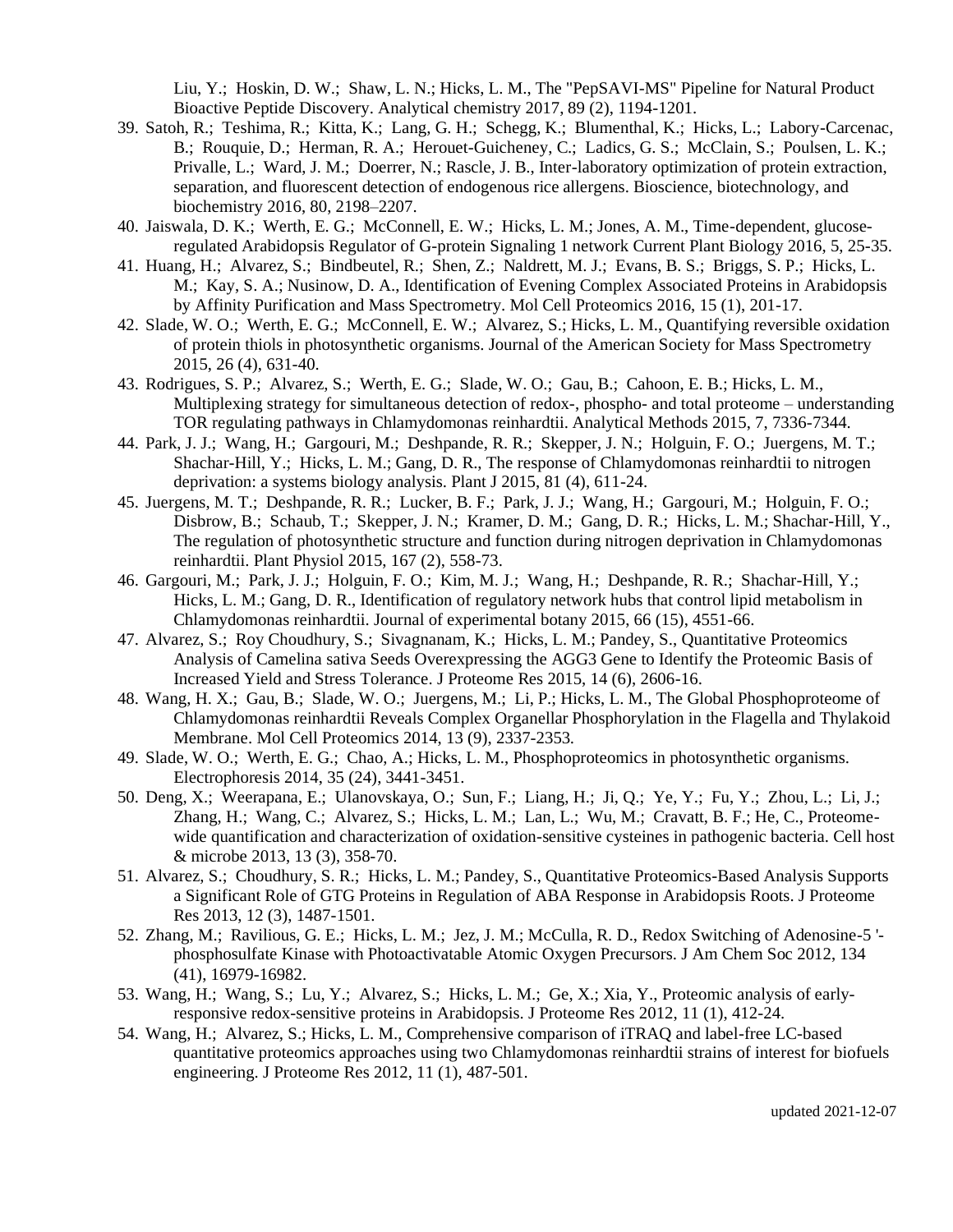- 55. Sun, F.; Liang, H. H.; Kong, X. Q.; Xie, S.; Cho, H.; Deng, X.; Ji, Q. J.; Zhang, H. Y.; Alvarez, S.; Hicks, L. M.; Bae, T.; Luo, C.; Jiang, H. L.; He, C., Quorum-sensing agr mediates bacterial oxidation response via an intramolecular disulfide redox switch in the response regulator AgrA. P Natl Acad Sci USA 2012, 109 (23), 9095-9100.
- 56. Sun, F.; Ding, Y.; Ji, Q. J.; Liang, Z. J.; Deng, X.; Wong, C. C. L.; Yi, C. Q.; Zhang, L.; Xie, S.; Alvarez, S.; Hicks, L. M.; Luo, C.; Jiang, H. L.; Lan, L. F.; He, C., Protein cysteine phosphorylation of SarA/MgrA family transcriptional regulators mediates bacterial virulence and antibiotic resistance. P Natl Acad Sci USA 2012, 109 (38), 15461-15466.
- 57. Galant, A.; Koester, R. P.; Ainsworth, E. A.; Hicks, L. M.; Jez, J. M., From climate change to molecular response: redox proteomics of ozone-induced responses in soybean. New Phytol 2012, 194 (1), 220-229.
- 58. Zhang, Y. Y.; Zhang, B. C.; Yan, D. W.; Dong, W. X.; Yang, W. B.; Li, Q.; Zeng, L. J.; Wang, J. J.; Wang, L. Y.; Hicks, L. M.; He, Z. H., Two Arabidopsis cytochrome P450 monooxygenases, CYP714A1 and CYP714A2, function redundantly in plant development through gibberellin deactivation. Plant J 2011, 67 (2), 342-353.
- 59. Zhang, B.; Watts, K. M.; Hodge, D.; Kemp, L. M.; Hunstad, D. A.; Hicks, L. M.; Odom, A. R., A second target of the antimalarial and antibacterial agent fosmidomycin revealed by cellular metabolic profiling. Biochemistry-Us 2011, 50 (17), 3570-7.
- 60. Song, C. X.; Szulwach, K. E.; Fu, Y.; Dai, Q.; Yi, C.; Li, X.; Li, Y.; Chen, C. H.; Zhang, W.; Jian, X.; Wang, J.; Zhang, L.; Looney, T. J.; Zhang, B.; Godley, L. A.; Hicks, L. M.; Lahn, B. T.; Jin, P.; He, C., Selective chemical labeling reveals the genome-wide distribution of 5-hydroxymethylcytosine. Nat Biotechnol 2011, 29 (1), 68-72.
- 61. Chen, H.; Zhang, B.; Hicks, L. M.; Xiong, L., A nucleotide metabolite controls stress-responsive gene expression and plant development. Plos One 2011, 6 (10), e26661.
- 62. Alvarez, S.; Hicks, L. M.; Pandey, S., ABA-Dependent and -Independent G-Protein Signaling in Arabidopsis Roots Revealed through an iTRAQ Proteomics Approach. J Proteome Res 2011, 10 (7), 3107-3122.
- 63. Alvarez, S.; Hicks, L. M., Survey in plant root proteomics: to know the unknown. In Sustainable Agriculture and New Biotechnologies, Benkeblia, N., Ed. CRC Press: Boca Raton, FL, 2011; pp 215-256.
- 64. Alvarez, S.; Galant, A.; Jez, J. M.; Hicks, L. M., Redox-regulatory mechanisms induced by oxidative stress in Brassica juncea roots monitored by 2-DE proteomics. Proteomics 2011, 11 (7), 1346-1350.
- 65. Zhang, B.; Tolstikov, V.; Turnbull, C.; Hicks, L. M.; Fiehn, O., Divergent metabolome and proteome suggest functional independence of dual phloem transport systems in cucurbits. Proc Natl Acad Sci U S A 2010, 107, 13532-13537.
- 66. Wu, B.; Zhang, B.; Feng, X.; Rubens, J. R.; Huang, R.; Hicks, L. M.; Pakrasi, H. B.; Tang, Y. J., Alternative isoleucine synthesis pathway in cyanobacterial species. Microbiology 2010, 156 (Pt 2), 596- 602.
- 67. Ning, J.; Li, X.; Hicks, L. M.; Xiong, L., A Raf-like MAPKKK gene DSM1 mediates drought resistance through reactive oxygen species scavenging in rice. Plant Physiol 2010, 152 (2), 876-90.
- 68. Marsh, E.; Alvarez, S.; Hicks, L. M.; Barbazuk, W. B.; Qiu, W. P.; Kovacs, L.; Schachtman, D., Changes in protein abundance during powdery mildew infection of leaf tissues of Cabernet Sauvignon grapevine (Vitis vinifera L.). Proteomics 2010, 10 (10), 2057-2064.
- 69. Chen, Q.; Westfall, C. S.; Hicks, L. M.; Wang, S.; Jez, J. M., Kinetic basis for the conjugation of auxin by a GH3 family indole acetic acid-amido synthetase. J Biol Chem 2010, 285, 29780-29786.
- 70. Feng, X.; Mouttaki, H.; Lin, L.; Huang, R.; Wu, B.; Hemme, C. L.; He, Z.; Zhang, B.; Hicks, L. M.; Xu, J.; Zhou, J.; Tang, Y. J., Characterization of the central metabolic pathways in Thermoanaerobacter sp. strain X514 via isotopomer-assisted metabolite analysis. Appl Environ Microbiol 2009, 75 (15), 5001-8.
- 71. Chen, Q.; Zhang, B.; Hicks, L. M.; Wang, S.; Jez, J. M., A liquid chromatography-tandem mass spectrometry-based assay for indole-3-acetic acid-amido synthetase. Anal Biochem 2009, 390 (2), 149- 54.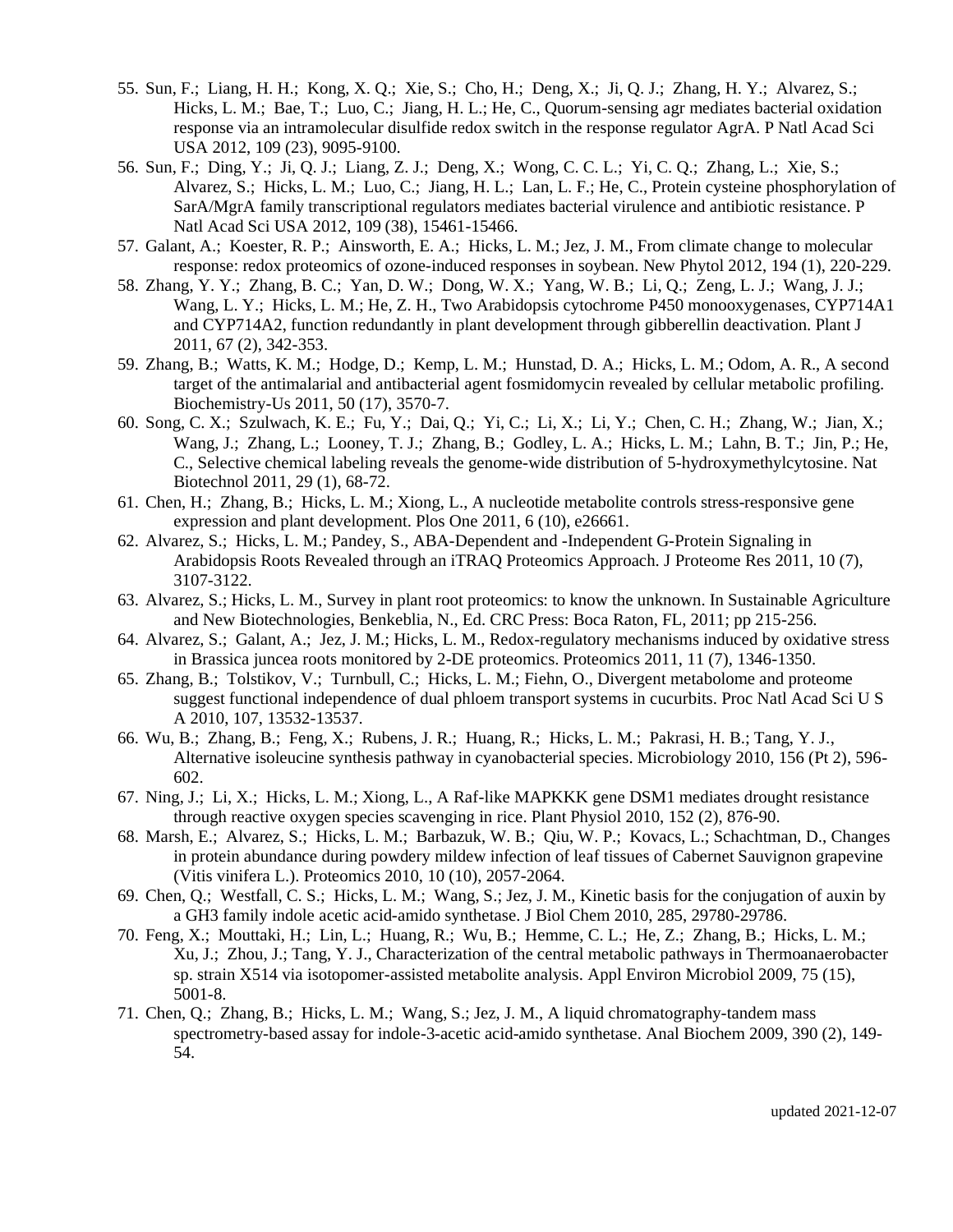- 72. Alvarez, S.; Berla, B. M.; Sheffield, J.; Cahoon, R. E.; Jez, J. M.; Hicks, L. M., Comprehensive analysis of the Brassica juncea root proteome in response to cadmium exposure by complementary proteomic approaches. Proteomics 2009, 9 (9), 2419-2431.
- 73. Schroeder, A. C.; Kumaran, S.; Hicks, L. M.; Cahoon, R. E.; Halls, C.; Yu, O.; Jez, J. M., Contributions of conserved serine and tyrosine residues to catalysis, ligand binding, and cofactor processing in the active site of tyrosine ammonia lyase. Phytochemistry 2008, 69 (7), 1496-1506.
- 74. Nagamune, K.; Hicks, L. M.; Fux, B.; Brossier, F.; Chini, E. N.; Sibley, L. D., Abscisic acid controls calcium-dependent egress and development in Toxoplasma gondii. Nature 2008, 451 (7175), 207-10.
- 75. Chen, H.; Hu, J.; Chen, P. R.; Lan, L. F.; Li, Z. L.; Hicks, L. M.; Dinner, A. R.; He, C., The Pseudomonas aeruginosa multidrug efflux regulator MexR uses an oxidation-sensing mechanism. P Natl Acad Sci USA 2008, 105 (36), 13586-13591.
- 76. Jez, J. M.; Schachtman, D. P.; Berg, R. H.; Taylor, C. G.; Chen, S.; Hicks, L. M.; Jaworski, J. G.; Smith, T. J.; Nielsen, E.; Pikaard, C. S., Developing a new interdisciplinary lab course for undergraduate and graduate students: Plant cells and proteins. Biochem Mol Biol Edu 2007, 35 (6), 410-415.
- 77. Hicks, L. M.; Cahoon, R. E.; Bonner, E. R.; Rivard, R. S.; Sheffield, J.; Jez, J. M., Thiol-based regulation of redox-active glutamate-cysteine ligase from Arabidopsis thaliana. Plant Cell 2007, 19 (8), 2653-2661.
- 78. Earley, K. W.; Shook, M. S.; Brower-Toland, B.; Hicks, L.; Pikaard, C. S., In vitro specificities of Arabidopsis co-activator histone acetyltransferases: implications for histone hyperacetylation in gene activation. Plant J 2007, 52 (4), 615-26.
- 79. Brendza, K. M.; Haakenson, W.; Cahoon, R. E.; Hicks, L. M.; Palavalli, L. H.; Chiapelli, B. J.; McLaird, M.; McCarter, J. P.; Williams, D. J.; Hresko, M. C.; Jez, J. M., Phosphoethanolamine Nmethyltransferase (PMT-1) catalyses the first reaction of a new pathway for phosphocholine biosynthesis in Caenorhabditis elegans. Biochem J 2007, 404, 439-448.
- 80. Zhang, Z.; An, X.; Yang, K.; Perlstein, D. L.; Hicks, L.; Kelleher, N.; Stubbe, J.; Huang, M., Nuclear localization of the Saccharomyces cerevisiae ribonucleotide reductase small subunit requires a karyopherin and a WD40 repeat protein. Proc Natl Acad Sci U S A 2006, 103 (5), 1422-7.
- 81. Palavalli, L. H.; Brendza, K. M.; Haakenson, W.; Cahoon, R. E.; McLaird, M.; Hicks, L. M.; McCarter, J. P.; Williams, D. J.; Hresko, M. C.; Jez, J. M., Defining the role of phosphomethylethanolamine Nmethyltransferase from Caenorhabditis elegans in phosphocholine biosynthesis by biochemical and kinetic analysis. Biochemistry-Us 2006, 45 (19), 6056-6065.
- 82. Hicks, L. M.; Moffitt, M. C.; Beer, L. L.; Moore, B. S.; Kelleher, N. L., Structural characterization of in vitro and in vivo intermediates on the loading module of microcystin synthetase. Acs Chem Biol 2006, 1 (2), 93-102.
- 83. Hicks, L. M.; Mazur, M. T.; Miller, L. M.; Dorrestein, P. C.; Schnarr, N. A.; Khosla, C.; Kelleher, N. L., Investigating nonribosomal peptide and polyketide biosynthesis by direct detection of intermediates on >70 kDa polypeptides by using Fourier-transform mass spectrometry. Chembiochem 2006, 7 (6), 904-7.
- 84. Hicks, L. M.; Balibar, C. J.; Walsh, C. T.; Kelleher, N. L.; Hillson, N. J., Probing intra- versus interchain kinetic preferences of L-Thr acylation on dimeric VibF with mass spectrometry. Biophys J 2006, 91 (7), 2609-2619.
- 85. Kelleher, N. L.; Hicks, L. M., Contemporary mass spectrometry for the direct detection of enzyme intermediates. Curr Opin Chem Biol 2005, 9 (5), 424-430.
- 86. Hicks, L. M.; O'Connor, S. E.; Mazur, M. T.; Walsh, C. T.; Kelleher, N. L., Mass spectrometric interrogation of thioester-bound intermediates in the initial stages of epothilone biosynthesis. Chem Biol 2004, 11 (3), 327-335.
- 87. Hicks, L.; Weinreb, P.; Konz, D.; Marahiel, M. A.; Walsh, C. T.; Kelleher, N. L., Fourier-transform mass spectrometry for detection of thioester-bound intermediates in unfractionated proteolytic mixtures of 80 and 191 kDa portions of Bacitracin A synthetase. Anal Chim Acta 2003, 496, 217-224.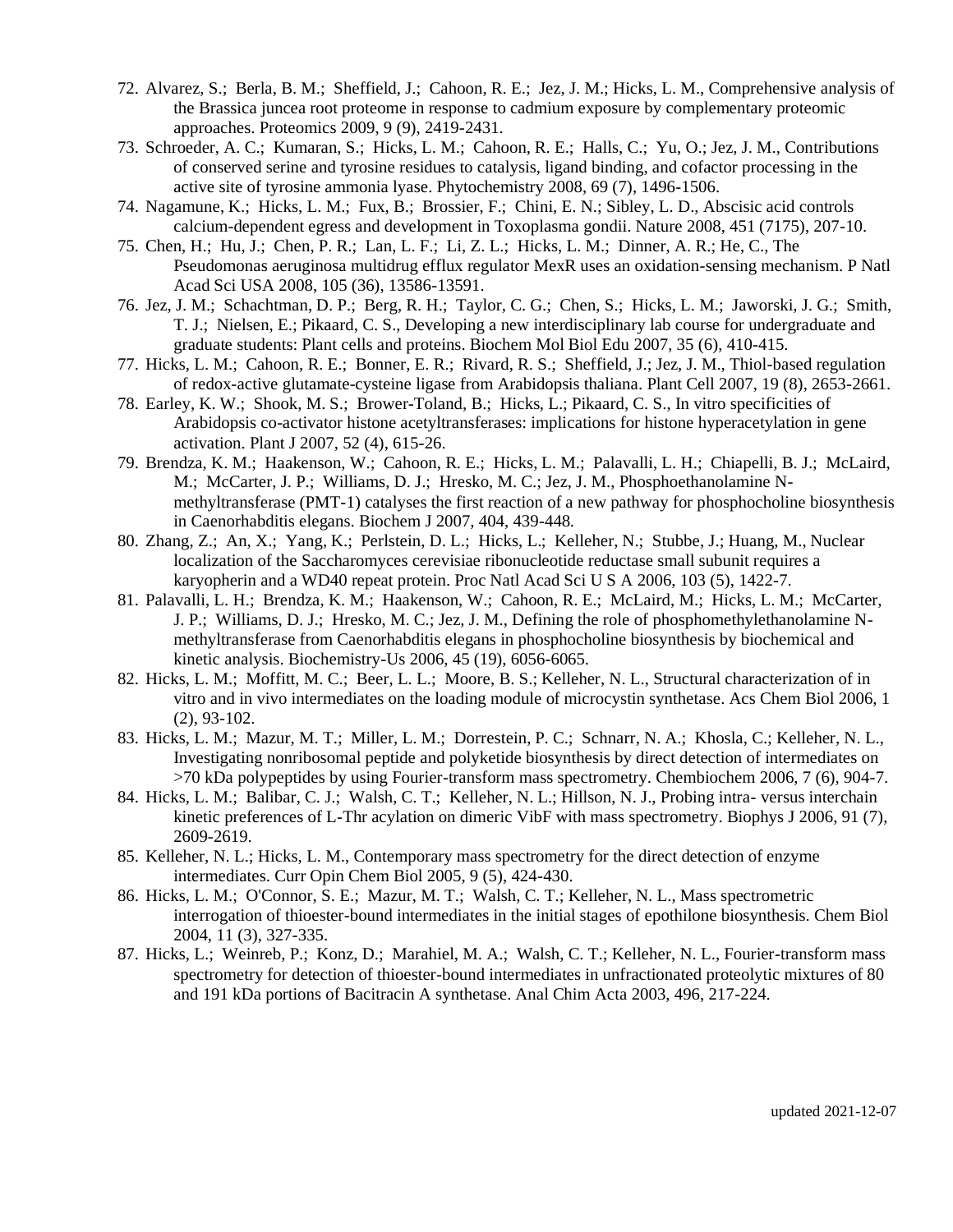# **PROFESSIONAL ACTIVITIES**

- Advisory Panels
	- o NSF-BIO Advisory Panels: 2009, 2011, 2012, 2013, 2014, 2015, 2016, 2021
	- o NSF-CHEM Advisory Panel: 2018
	- o NIH Panel: 2016 (P41), 2019 (NICIH), 2019 (SBCB), 2020 (EBIT), 2021
	- o Ad hoc: Ontario Research Fund, University of MO Research Board, French National Research Agency (ANR), European ERA-Coordinating Action in Plant Sciences (ERA-CAPS), Austrian Science Fund (FWF)
- **Teaching** 
	- o UNC
		- $\blacksquare$ Chem 241: Analytical Methods
		- Chem 241H: Honors Analytical Methods  $\blacksquare$
		- Chem 245L: Honors Analytical Methods Laboratory (CURE Course)  $\blacksquare$
		- $\blacksquare$ Chem 448: Mass Spectrometry
	- o Washington University: Laboratory in Protein Biochemistry (2010-13), Bio4024: Plant Cells and Proteins (2006, 2008), Bio 572: Plant Biology Journal Club (2011);
		- *Biochem. Mol. Biol. Educ.* publication related to Bio4024 (Jez et al., 2007)
- Journal Reviewer:
	- o Editorial Board: *Journal of Biological Chemistry* (2020-)
	- o Ad hoc: *Algal Research, Analyst, Analytical Biochemistry, Analytical Chemistry, Biotechnology for Biofuels, Electrophoresis, Journal of the American Society for Mass Spectrometry, Journal of Biological Chemistry, Journal of Biomedicine and Biotechnology, Journal of Experimental Botany, Journal of Innate Immunity, Journal of Mass Spectrometry, Journal of Proteome Research, Journal of Proteomics, mAbs, Molecular & Cellular Proteomics, Nature Communications, Nature Plants, Phytochemistry, Plant Cell & Environment, Plant Molecular Biology, Plant Physiology, Plant Science, Plant and Soil, Proceedings of the National Academy of Sciences of the United States of America, Proteome Science, Proteomics, Scientific Reports, The Plant Journal, Trends in Biotechnology*
- Professional Organizations
	- o American Chemical Society (ACS)
	- o American Society of Mass Spectrometry (ASMS)
		- o Executive Board (2019-2021)
		- o Publication Committee (2014-2016)
		- o ASMS 2015 Session Chair (June 2015)
	- o American Society for Biochemistry and Molecular Biology
	- o Phytochemical Society of North America
	- o Triangle Area Mass Spectrometry (TAMS)
		- o Executive Committee (2017- )
		- o President (2020- )

# **PRESENTATIONS**

- EMSL-PNNL Invited Seminar. 11/2021
- SfBRM Redox Biology Mentoring Excellence Seminar. 09/2021
- Iota Sigma Pi Annual Meeting Invited Seminar. 07/2021
- 261<sup>st</sup> ACS National Meeting; WCC Rising Star Symposium Invited Seminar. 04/2021
- University of Arkansas, Dept. of Chemistry Seminar Series; Oral Presentation Invited Seminar. 04/2021
- Notre Dame, Dept. of Chemistry Seminar Series; Oral Presentation Invited Seminar. 01/2021
- Syngenta, Durham, NC. Invited Seminar. 03/2020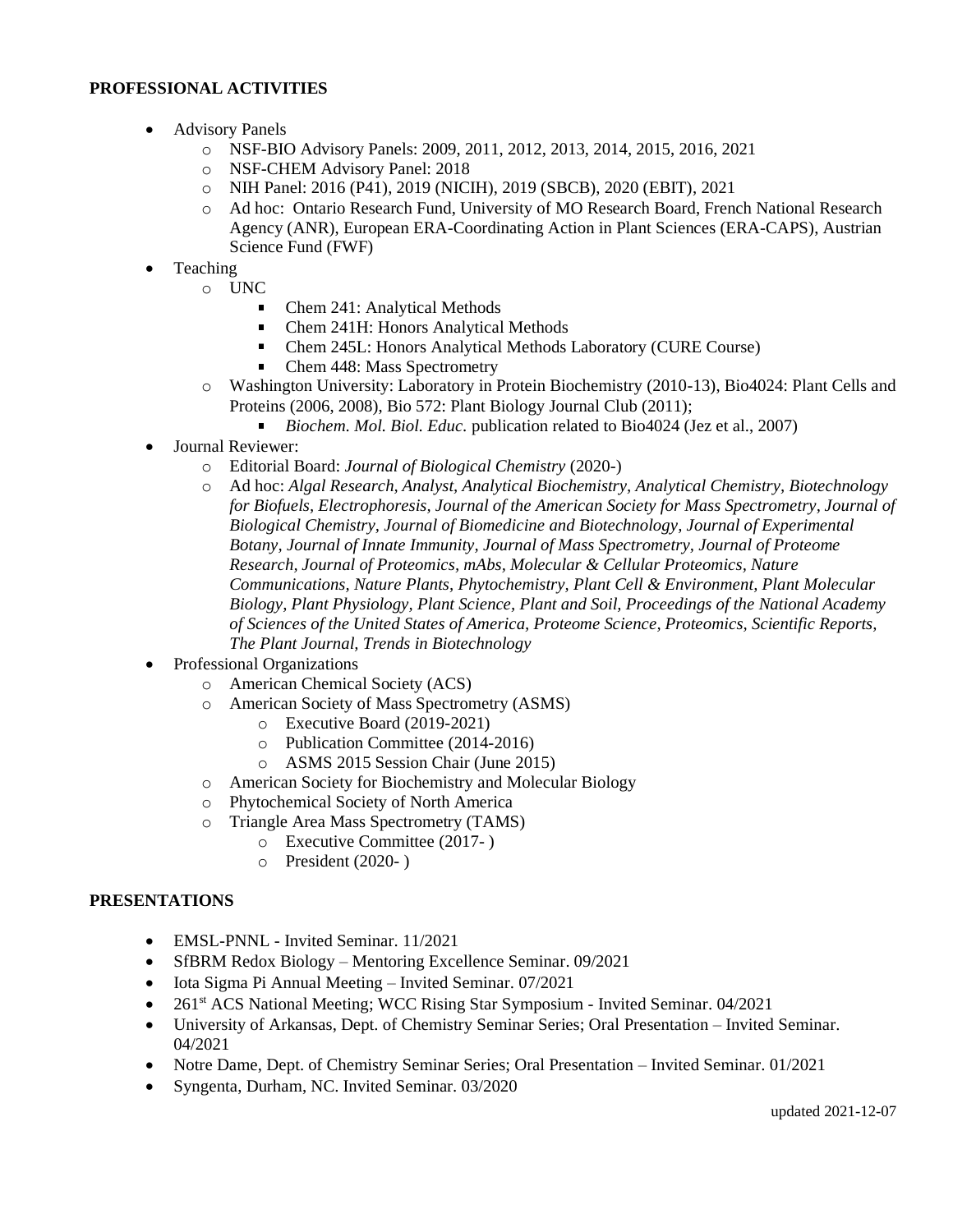- Eli Lilly & Company, Indianapolis, IN. Invited Seminar. 02/2020
- Washington-Baltimore Mass Spectrometry Discussion Group Invited Seminar. 10/2019
- HUPO 2019, Adelaide, Australia; Oral Presentation Invited Plenary. 09/2019
- Roskilde University, Denmark; Oral Presentation Invited Seminar. 06/2019
- Central Ohio Valley ACS; Oral Presentation Invited Seminar. 04/2019
- Marshall University, Dept. of Chemistry Seminar Series; Oral Presentation Invited Seminar. 04/2019
- Gordon Research Conference on Antimicrobial Peptides; Lucca, Italy. Oral Presentation. 02/2019
- University of North Carolina, Wilmington, NC. Oral Presentation Invited Seminar. 11/2018
- 7th National Plant Protein Research Conference (China) and the 5th Meeting of Asia Oceania Agricultural Proteomics Organization (AOAPO). Jinan, China. Oral Presentation. 11/2018
- SciX 2018. Atlanta, GA. Oral Presentation. 10/2018
- University of Maryland, Baltimore, MD. Oral Presentation Invited Seminar. 10/2018
- North Carolina Research Campus, Kannapolis, NC. Seminar Series; Oral Presentation Invited Seminar. 10/2018
- University of Kansas, Lawrence, KS. Department of Chemistry Seminar Series; Oral Presentaiton Invited Seminar. 09/2018
- AMP 2018 Antimicrobial peptide symposium, Poitiers, France. Oral Presentation. 06/2018
- EMBO Meeting TOR signaling in photosynthetic organisms, Bischoffsheim, France. Oral Presentation – Invited Seminar. 05/2018
- Georgia Tech, Atlanta, GA. Dept. of Chemistry Seminar Series; Oral Presentation Invited Seminar. 05/2018
- ASBMB'18, San Diego, CA. Symposium Chair and Invited Seminar. 04/2018
- University of Wisconsin, Madison, WI. Dept. of Chemistry Seminar Series; Oral Presentation Invited Seminar. 04/2018
- 255<sup>th</sup> ACS National Meeting; New Orleans, LA. Symposium Chair and Invited Seminar. 03/2018
- US HUPO, Minneapolis, MN. Award Presentation Invited Seminar. 03/2018
- University of Oklahoma, Norman, OK. INPART Seminar Series; Oral Presentation Invited Seminar. 02/2018
- University of North Carolina Greensboro, Greensboro, NC. Dept. of Chemistry and Biochemistry Seminar Series; Oral Presentation – Invited Seminar. 01/2018
- SERMACS, Charlotte, NC. Oral Presentation Invited Seminar. 11/2017
- Midwestern Universities Analytical Chemistry Conference (MUACC), Athens, OH. Oral Presentation Invited Seminar. 10/2017
- SCIX 2017, Reno, NV. ANACHEM Award Symposium; Oral Presentation Invited Seminar. 10/2017
- Northeastern University, Boston, MA. Chemistry and Chemical Biology Department Colloquium Series; Oral Presentation – Invited Seminar. 09/2017
- Indiana University, Bloomington, IN. Chemistry Department Seminar Series; Oral Presentation Invited Seminar. 09/2017
- Purdue University, West Lafayette, IN. Chemistry Department Seminar Series; Oral Presentation Invited Seminar. 09/2017
- Gordon Research Conference on Natural Products and Bioactive Compounds; Andover, NH. Poster. 08/2017
- High Point University, Highpoint, NC. Oral Presentation Invited Seminar. 07/2017
- Uppsala Conference, Ithaca, NY. Oral Presentation Invited Seminar. 07/2017
- Gordon Research Conference on Plant Metabolic Engineering; Waterville Valley, NH. Poster. 07/2017
- Catalyst CAREER Panel, UNC Charlotte. 06/2017
- Joint Greater Delaware Chromatography and Mass Spectrometry Discussion Groups; Villanova, PA, Oral Presentation – Invited Seminar. 06/2017
- 65<sup>th</sup> ASMS Conference on Mass Spectrometry and Allied Topics; Indianapolis, IN. Posters. 06/2017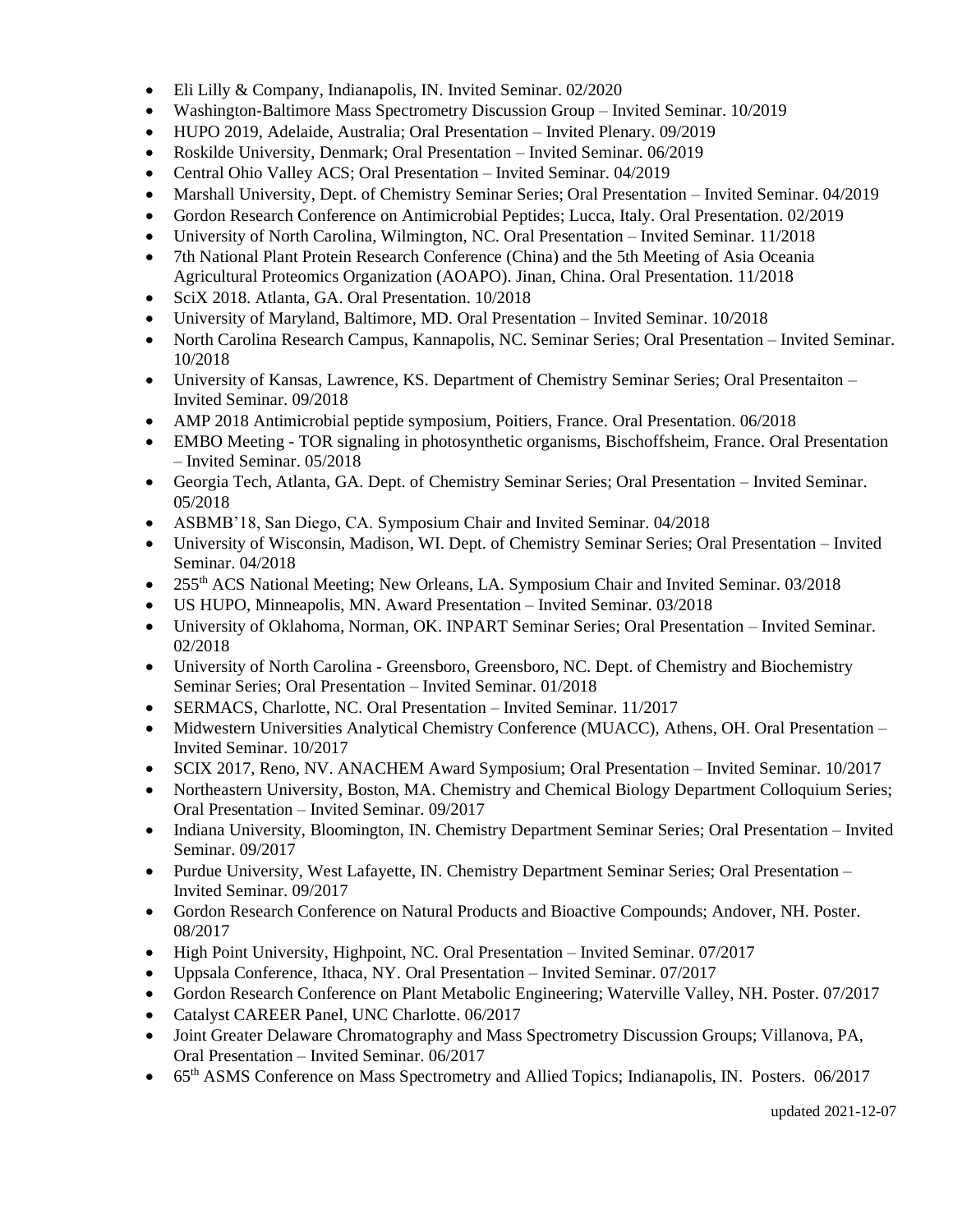- Proteomics Forum, Postsdam, Germany. Oral Presentation. 04/2017
- Pittcon 2017; Chicago, IL. Royal Society of Chemistry Joseph Black Award Symposium. Oral Presentation – Invited. 03/2017
- Phenome 2017; Tuscon, AZ. Oral Presentation. 02/2017
- ASMS Sanibel; Clearwater, FL. Oral Presentation. 01/2017
- Wake Forest University, Winston-Salem, NC. Chemistry Department Seminar Series; Oral Presentation – Invited Seminar. 11/2016
- Colorado State University, Fort Collins, CO. Chemistry Department Seminar Series; Oral Presentation Invited Seminar. 10/2016
- Midwestern Universities Analytical Chemistry Conference (MUACC), Champaign, IL. Oral Presentation. 10/2016
- Plant Molecular Biology Retreat, Wilmington, NC. Oral Presentation (student-invited seminar). 09/2016
- 64nd ASMS Conference on Mass Spectrometry and Allied Topics; San Antonio, TX. Posters. 06/2016
- University of Nebraska, Lincoln, NE. Biotechnology / Life Sciences Seminar Series; Oral Presentation Invited Seminar. 05/2016
- North Carolina State University, Raleigh, NC. Chemistry Department Seminar Series; Oral Presentation – Invited Seminar. 04/2016
- Greater Boston Mass Spectrometry Discussion Group, Boston, MA. Oral Presentation Invited Seminar. 03/2016
- Plant Molecular Biology Retreat, Asheville, NC. Oral Presentation Invited Seminar. 10/2015
- AB Sciex User's Meeting, Raleigh, NC. Oral Presentation Invited Seminar. 10/2015
- Hong Kong Baptist University, Hong Kong, China. Biology Department Seminar Series; Oral Presentation – Invited Seminar. 07/2015
- Gordon Research Conference on PTM Networks; Hong Kong, China. Poster. 07/2015
- 63<sup>nd</sup> ASMS Conference on Mass Spectrometry and Allied Topics; St. Louis, MO. Posters. 06/2015
- Gordon Research Conference on Antimicrobial Peptides; Lucca, Italy. Poster. 05/2015
- North Carolina State University, Raleigh, NC. Biochemistry Department Seminar Series; Oral Presentation – Invited Seminar. 10/2014
- 53rd Annual Meeting of the Phytochemical Society of North America. Raleigh, NC. Award Presentation – Invited Seminar. 08/2014
- 62<sup>nd</sup> ASMS Conference on Mass Spectrometry and Allied Topics; Baltimore, MD. Posters. 06/2014
- North Carolina A&T University, Greensboro, NC. Chemistry Department Seminar Series; Oral Presentation – Invited Seminar. 03/2014
- Triangle Area Mass Spectrometry (TAMS) Discussion Group; Research Triangle Park, NC. Plenary Lecture. 12/2013
- Michigan State University, East Lansing, MI. Analytical Seminar Series; Oral Presentation Invited Seminar. 04/2013
- HEC Workshop on Imparting Practical Training in Molecular and Biochemical Techniques; University of Agriculture Faisalabad, Pakistan. Oral Presentation (via video conference) – Invited Seminar. 11/2012
- University of Nebraska, Lincoln, NE. Biotechnology / Life Sciences Seminar Series; Oral Presentation Invited Seminar. 10/2012
- 46th Midwest/39th Great Lakes Joint Regional ACS Meeting; St. Louis, MO. Invited Speaker. 10/2011
- 59<sup>th</sup> ASMS Conference on Mass Spectrometry and Allied Topics; Denver, CO. Poster. 06/2011
- Pakistan-U.S. Science and Technology Conference; Dubai, UAE. Oral Presentation. 03/2011
- ABRF 2011; San Antonio, TX. Poster. 02/2011
- University of Missouri; St. Louis, MO. Oral Presentation Invited Seminar. 10/2010
- 58<sup>th</sup> ASMS Conference on Mass Spectrometry and Allied Topics; Salt Lake City, UT. Poster. 05/2010
- Dow Agrosciences; Indianapolis, IN. Oral Presentation Invited Speaker. 03/2010